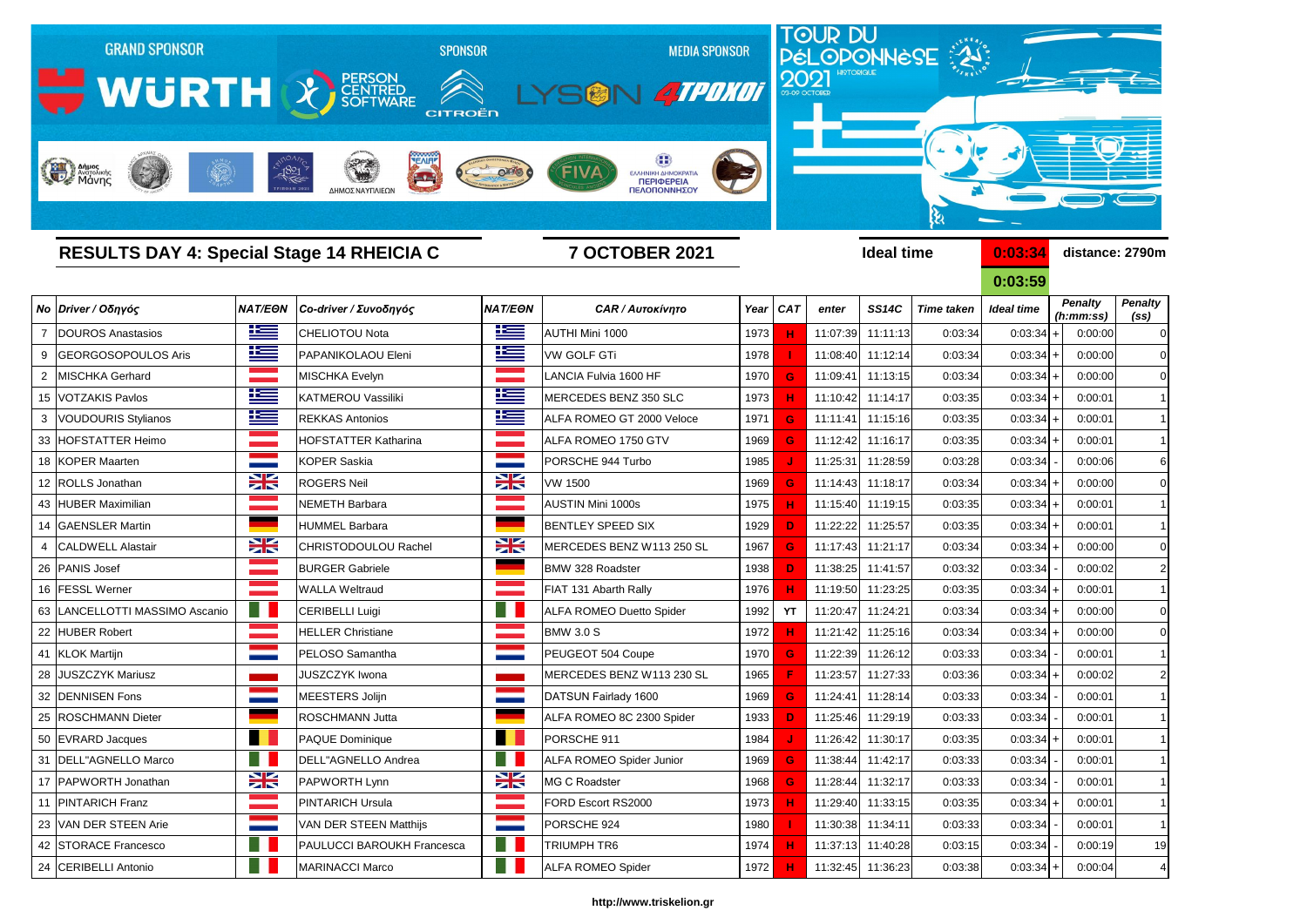

| <b>RESULTS DAY 4: Special Stage 14 RHEICIA C</b> |                                  |                       | <b>7 OCTOBER 2021</b>      |                      |                                       |      |              | <b>Ideal time</b> |                   | 0:03:34           |                   | distance: 2790m             |                                     |
|--------------------------------------------------|----------------------------------|-----------------------|----------------------------|----------------------|---------------------------------------|------|--------------|-------------------|-------------------|-------------------|-------------------|-----------------------------|-------------------------------------|
|                                                  |                                  |                       |                            |                      |                                       |      |              |                   |                   |                   | 0:03:59           |                             |                                     |
|                                                  | Νο Driver / Οδηγός               | <b>NAT/EON</b>        | Co-driver / Συνοδηγός      | <b>NAT/EON</b>       | <b>CAR / Αυτοκίνητο</b>               | Year | <b>CAT</b>   | enter             | <b>SS14C</b>      | <b>Time taken</b> | <b>Ideal time</b> | <b>Penalty</b><br>(h:mm:ss) | <b>Penalty</b><br>(s <sub>s</sub> ) |
|                                                  | 45 MORAITIS Nikolaos             | <u>ik s</u>           | <b>KOKKINOU Vera</b>       | <u>is –</u>          | LADA BA3-2101                         | 1978 |              | 11:33:45          | 11:37:20          | 0:03:35           | 0:03:34           | 0:00:01                     | -1                                  |
|                                                  | 34 OLSZEWSKI Jerzy               |                       | SCHELFHOUT Lieve           | a se                 | MERCEDES BENZ W113 280 SL             | 1969 | G            | 11:34:58          | 11:38:29          | 0:03:31           | 0:03:34           | 0:00:03                     | 3                                   |
|                                                  | 54 GIUSTINI Carlo                | ٠H                    | MIZINA Svetlana            | H                    | <b>ALFA ROMEO Giulietta Spider</b>    | 1957 | Е.           | 11:36:50          | 11:40:26          | 0:03:36           | 0:03:59           | 0:00:23                     | 23                                  |
|                                                  | 21 KNUCHEL Ulrich                | ÷                     | <b>KNUCHEL Verena</b>      | ÷                    | <b>TRIUMPH Dolomite</b>               | 1977 |              | 11:36:46          | 11:40:24          | 0:03:38           | 0:03:34           | 0:00:04                     | 4                                   |
|                                                  | 19 BOSMA Jaap                    |                       | BOSMA-MEINSMA Agatha       |                      | PEUGEOT 404 XC7                       | 1971 | G.           | 11:37:44          | 11:41:18          | 0:03:34           | 0:03:34           | 0:00:00                     | 0                                   |
|                                                  | 60 NOBLE John                    | X                     | <b>NOBLE Jean</b>          | $\frac{1}{\sqrt{2}}$ | MERCEDES BENZ 280SL                   | 1970 | G            | 11:40:13          | 11:44:12          | 0:03:59           | 0:03:59           | 0:00:00                     | 0                                   |
|                                                  | 58 BEECHENER Richard             | X                     | <b>BEECHENER Anja</b>      | X                    | MERCEDES BENZ W113 230 SL             | 1964 |              | 11:39:45          | 11:43:17          | 0:03:32           | 0:03:34           | 0:00:02                     | $\overline{2}$                      |
|                                                  | ARVANITIS Nikolaos*              | <u>ik s</u>           | CHARALAMPAKI Ioanna*       | <u> اگا</u>          | AUSTIN Healey 100/4 BN2               | 1956 |              | 11:40:39          | 11:44:14          | 0:03:35           | 0:03:34           | 0:00:01                     |                                     |
|                                                  | 57 STIPCICH Pierluigi            |                       | <b>TOMBOLINI Alfredo</b>   | ۰ı                   | <b>ALFA ROMEO Giulia Spider</b>       | 1962 |              | 11:43:29          | 11:47:29          | 0:04:00           | 0:03:59           | 0:00:01                     | -1                                  |
|                                                  | 61 ADRIAENS Serge                | n a                   | <b>BELMANS Danielle</b>    | n 1                  | PORSCHE 911                           | 1989 | YT           | 11:43:57          | 11:47:32          | 0:03:35           | 0:03:34           | 0:00:01                     | $\mathbf 1$                         |
|                                                  | 56 MOTTIRONI Pierluigi           |                       | <b>QUINTILIANI Daniela</b> |                      | <b>ALFA ROMEO Giulia Sprint</b>       | 1962 |              | 11:45:03          | 11:49:02          | 0:03:59           | 0:03:59           | 0:00:00                     | 0                                   |
|                                                  | 48 WOLHFART Volker               |                       | <b>LAUTON Karin</b>        | 8 N                  | PORSCHE 911 SC                        | 1980 |              | 11:44:48          | 11:48:25          | 0:03:37           | 0:03:34           | 0:00:03                     | 3                                   |
|                                                  | 36 MLCOCH Hansi                  |                       | <b>STEIDLER Burgi</b>      |                      | <b>ALFA ROMEO Junior Sport Zagato</b> | 1970 | G            | 11:45:49          | 11:49:22          | 0:03:33           | 0:03:34           | 0:00:01                     | -1                                  |
| 52                                               | <b>LAGIOS Miltiades</b>          | 些                     | <b>KOUTSIS Ioannis</b>     | 些                    | MERCEDES BENZ W191/170 DS             | 1953 |              | 11:47:22          | 11:51:02          | 0:03:40           | 0:03:34           | 0:00:06                     | 6                                   |
|                                                  | 47 STEFOU Alexandros             | <u>ik –</u>           | ZACHAROPOULOS Nikolaos     | 华                    | <b>NISSAN A10 Violet</b>              | 1980 |              | 11:47:57          | 11:51:38          | 0:03:41           | 0:03:34           | 0:00:07                     | $\overline{7}$                      |
|                                                  | 51 ZACHOPOULOU-ANTONATOU Christi |                       | ZACHOPOULOU Miranda        | <u>is –</u>          | LANCIA Fulvia Coupe 1,3s              | 1973 |              | 11:49:20          | 11:52:53          | 0:03:33           | 0:03:34           | 0:00:01                     | -1                                  |
|                                                  | 27 LUZI Lucio                    |                       | <b>MAMBRETTI Anna</b>      | ۰ı                   | JAGUAR XK120 OTS                      | 1951 |              | 11:49:46          | 11:53:20          | 0:03:34           | 0:03:34           | 0:00:00                     | $\boldsymbol{0}$                    |
|                                                  | 35 MOSCICKI Artur                |                       | <b>MOSCICKI Adrian</b>     |                      | MERCEDES BENZ W113 280 SL             | 1969 | G.           | 11:50:40          | 11:54:14          | 0:03:34           | 0:03:34           | 0:00:00                     | 0                                   |
|                                                  | 55 FILIPOWICZ Tomasz             |                       | RODEK Joanna Lidia         |                      | MERCEDES BENZ W121 190 SL             | 1959 |              | 11:51:55          | 11:55:28          | 0:03:33           | 0:03:34           | 0:00:01                     |                                     |
|                                                  | 40 BANTZIS Antonios              | Ñ<br><u>expertise</u> | PAPASOTIRIOU Dimosthenis   | Ñ                    | LANCIA Beta Montecarlo                | 1976 | п.           |                   | 11:53:05 11:56:47 | 0:03:42           | $0:03:34$ +       | 0:00:08                     | ୪                                   |
|                                                  | 39 KEMPE Jim                     | <b>Contract</b>       | <b>KEMPE Hennie</b>        |                      | <b>ALFA ROMEO GIULIA</b>              | 1971 | $\mathbf{G}$ |                   | 11:53:33 11:57:07 | 0:03:34           | 0:03:34           | 0:00:00                     | $\boldsymbol{0}$                    |
|                                                  | 49 OGNEAN Viorel                 |                       | <b>OGNEAN Levana</b>       |                      | <b>TOYOTA Celica Supra</b>            | 1982 |              |                   | 11:54:03 11:57:36 | 0:03:33           | 0:03:34           | 0:00:01                     | $\mathbf{1}$                        |
|                                                  | 46 KUIPER Remco                  | <b>STATISTICS</b>     | <b>WANTIA Jordy</b>        |                      | DATSUN 180B                           | 1978 |              |                   | 11:55:44 11:59:23 | 0:03:39           | 0:03:34           | 0:00:05                     | 5                                   |
|                                                  | 20 FOWLER David                  | <del>≽k</del>         | <b>BARNICOAT James</b>     | ₩                    | <b>TRIUMPH Spitfire MKII</b>          | 1965 |              |                   | 11:56:42 12:00:15 | 0:03:33           | 0:03:34           | 0:00:01                     | $\overline{1}$                      |
|                                                  | 59 SAMARAS Alexandros            | 些                     | SAMARA Alexandra           | 些                    | ROLLS ROYCE SILVER SHADOW             | 1968 | G            |                   | 12:00:31 12:04:56 | 0:04:25           | 0:03:59           | 0:00:26                     | 26                                  |
|                                                  | 38 DUPEN Ella                    | X                     | CHRISTODOULOU Sophia       | X                    | VW Beetle 1300                        | 1971 | G            |                   | 12:00:32 12:04:59 | 0:04:27           | 0:03:59           | 0:00:28                     | 28                                  |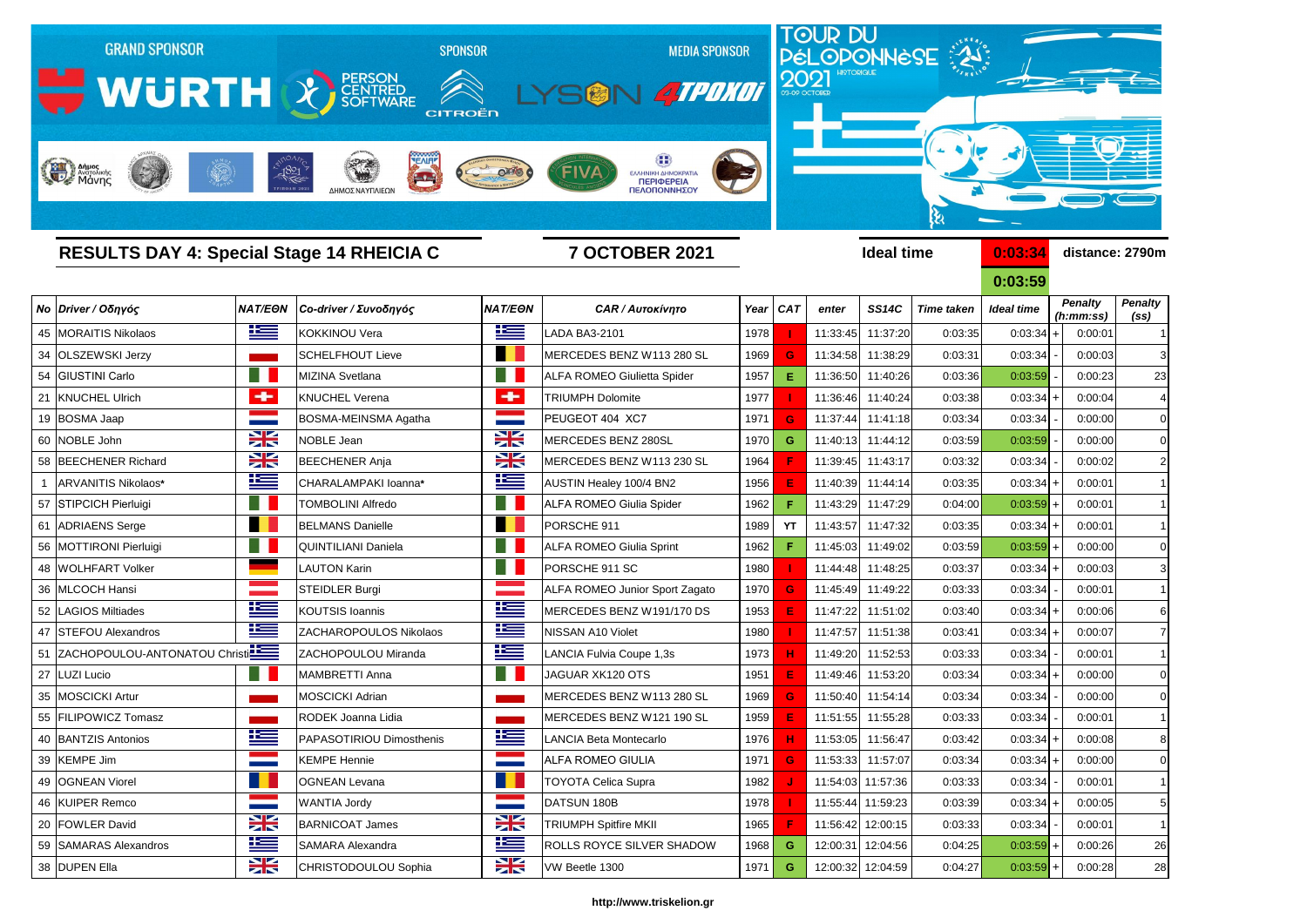

**0:03:59**

|                |                          |                      |                               |                |                                   |      |            |          |              |                   | UIUJIJY           |                             |                                     |  |  |
|----------------|--------------------------|----------------------|-------------------------------|----------------|-----------------------------------|------|------------|----------|--------------|-------------------|-------------------|-----------------------------|-------------------------------------|--|--|
|                | No Driver / Οδηγός       | <b>NAT/EON</b>       | Co-driver / Συνοδηγός         | <b>NAT/EON</b> | <b>CAR / Αυτοκίνητο</b>           | Year | <b>CAT</b> | enter    | <b>SS14C</b> | <b>Time taken</b> | <b>Ideal time</b> | <b>Penalty</b><br>(h:mm:ss) | <b>Penalty</b><br>(s <sub>s</sub> ) |  |  |
| 44             | NIETRZEBA Adam           |                      | <b>LYSON Tomasz</b>           |                | <b>BUICK Century Custom Wagon</b> | 1976 |            | 11:59:29 | 12:03:03     | 0:03:34           | 0:03:34           | 0:00:00                     | 0                                   |  |  |
|                | 8 BUSH Julian            | NZ<br>$\blacksquare$ | <b>PAPWORTH Simon</b>         | X              | ALFA ROMEO 1750 Spider            | 1971 | G          |          |              |                   | 0:03:34           | 0:03:34                     | 300                                 |  |  |
|                | 37 MALUSZYNSKA Joanna    |                      | DOBANIEWICZ-GRABOWSKA Magdale |                | MERCEDES BENZ W113 280 SL         | 1970 | G.         | 12:01:45 | 12:05:25     | 0:03:40           | 0:03:34           | 0:00:06                     | 6                                   |  |  |
|                | 62 SATRAZEMI Maria       | <u>is a</u>          | <b>RALLI Sia</b>              | <u>is –</u>    | <b>ALFA ROMEO Spider S4</b>       | 1990 | YT         | 12:04:56 | 12:09:24     | 0:04:28           | 0:03:34           | 0:00:54                     | 54                                  |  |  |
|                | 6   KEIJSER Ton**        |                      | <b>KEIJSER Mariken</b>        |                | <b>MGA Roadster</b>               | 1958 |            | 10:38:43 | 10:42:11     | 0:03:28           | 0:03:34           | 0:00:06                     | 6                                   |  |  |
| 5 <sup>5</sup> | VAN ZANTEN Edward**      |                      | <b>VAN ZANTEN Mirjam</b>      |                | PEUGEOT 504 Coupe                 | 1972 |            | 10:38:26 | 10:42:06     | 0:03:40           | 0:03:34           | 0:00:06                     | 6                                   |  |  |
|                | 29 POSMYK Jordan         |                      | <b>PALUCHOWSKI Pawel</b>      |                | MERCEDES BENZ W113 230 SL         | 1965 | Е          |          |              |                   | 0:03:34           | 0:03:34                     | 300                                 |  |  |
| 64             | <b>LOUMIDIS Aris</b>     | <u>is a</u>          | <b>LOUMIDI Lena</b>           | <u>is –</u>    | <b>CORD Phaeton</b>               | 1936 | <b>SV</b>  |          |              |                   | 0:03:34           | 0:03:34                     | 300                                 |  |  |
|                | 53 KARIOTIS Ioannis      | 些                    | <b>KARIOTI Maria</b>          | <u> اکت</u>    | <b>DKW 3=6</b>                    | 1960 | Ε.         |          |              |                   | 0:03:59           | 0:03:59                     | 300                                 |  |  |
|                | 65 SINANOGLOU Athanasios | 些                    | SANTAMOURI Danae-Sake         | <u>ka </u>     | PORSCHE 356 B s cabriolet         | 1963 | <b>SV</b>  |          |              |                   | 0:03:34           | 0:03:34                     | 300                                 |  |  |
|                | 66   INGLESSIS Ioannis   | <u>is a</u>          | <b>KAMILARI Anna-Maria</b>    | ١æ             | <b>CHEVROLET Corvette C2</b>      | 1965 | <b>SV</b>  |          |              |                   | 0:03:34           | 0:03:34                     | 300                                 |  |  |
|                | 81 KASTRINOS Alexandros  | <u> 12 m</u>         | <b>TBA</b>                    | 些              | PAN KAR BEACH BUGGY               | 1967 | <b>SV</b>  |          |              |                   | 0:03:34           | 0:03:34                     | 300                                 |  |  |
|                | 67 CHRYSOSPATHIS Ioannis | <u>ik se</u>         | <b>VELONI Anny</b>            | <u>ik s</u>    | PORSCHE 911T                      | 1971 | <b>SV</b>  |          |              |                   | 0:03:34           | 0:03:34                     | 300                                 |  |  |
|                | 68 ARVANITIS Grigoris    | 些                    | <b>ARVANITI Foteini</b>       | <u>is –</u>    | LANCIA Fulvia Coupe 1,3s          | 1972 | <b>SV</b>  |          |              |                   | 0:03:34           | 0:03:34                     | 300                                 |  |  |
|                | 69 NTZOUMANIS Athanasios | <u>ik se</u>         | <b>ZACHARIS KONSTANTINOS</b>  | ١ŧ             | LANCIA Fulvia Coupe 1,3s          | 1973 | <b>SV</b>  |          |              |                   | 0:03:34           | 0:03:34                     | 300                                 |  |  |
|                | 70 KOTTIS Vasileios      | <u>ik se</u>         | <b>TBA</b>                    | 些              | <b>BMW 2002</b>                   | 1974 | <b>SV</b>  |          |              |                   | 0:03:34           | 0:03:34                     | 300                                 |  |  |
|                | 76 NTOULIAS Andreas      | <u>is – </u>         | <b>NTOULIAS Michael</b>       | 些              | FIAT 124 ABARTH                   | 1974 | <b>SV</b>  |          |              |                   | 0:03:34           | 0:03:34                     | 300                                 |  |  |
|                | 82 DAGRES Athanasios     | 华                    | DAGRES Georgios               | 些              | MERCEDES BENZ 220                 | 1974 | <b>SV</b>  |          |              |                   | 0:03:34           | 0:03:34                     | 300                                 |  |  |
|                | 71 NIKOLOPOULOU Eleni    | 上手                   | <b>GEORGILIS Kostis</b>       | <u>is a</u>    | <b>VW 1300</b>                    | 1976 | <b>SV</b>  |          |              |                   | 0:03:34           | 0:03:34                     | 300                                 |  |  |
|                | 72 MATSOUKIS Petros      | <u>is </u>           | <b>MALIAKI Maria</b>          | <u> اکتر</u>   | MERCEDES BENZ W123 Coupe          | 1978 | <b>SV</b>  |          |              |                   | 0:03:34           | 0:03:34                     | 300                                 |  |  |
|                | 73 KONTOGIORGIS Spyridon | <u>ik –</u>          | <b>ANDRIOTIS Konstantinos</b> | <u>ik s</u>    | FIAT X1/9                         | 1980 | <b>SV</b>  |          |              |                   | 0:03:34           | 0:03:34                     | 300                                 |  |  |
|                | 74 DESYLAS Spyros        | <u>ik a</u>          | <b>DESYLA Aikaterini</b>      | <u>ik a</u>    | PORSCHE 911T                      | 1980 | <b>SV</b>  |          |              |                   | 0:03:34           | 0:03:34                     | 300                                 |  |  |
|                | 75 MERTINOS Akis         | <u>ik –</u>          | <b>KYPRAIOS Gerasimos</b>     | ĥ              | FORD Fiesta MK1                   | 1981 | <b>SV</b>  |          |              |                   | 0:03:34           | 0:03:34                     | 300                                 |  |  |
|                | 79 KONSTANTAKOS Georgios | <u>iks </u>          | <b>VICKY Zoe</b>              | ٢              | <b>MATRA MURENA</b>               | 1981 | SV         |          |              |                   | 0:03:34           | 0:03:34                     | 300                                 |  |  |
|                | 77 PALAIOLOGOS Ioannis   | $\pm$                | <b>STRANTZALI Maria</b>       | 华              | <b>LOTUS Excel</b>                | 1984 | <b>SV</b>  |          |              |                   | 0:03:34           | 0:03:34                     | 300                                 |  |  |
|                | 78 ZAFIRAKIS Ioannis     | 华兰                   | PATELIDA Kaliopi              | <u>ik s</u>    | TOYOTA Celica-Supra               | 1984 | <b>SV</b>  |          |              |                   | 0:03:34           | 0:03:34                     | 300                                 |  |  |